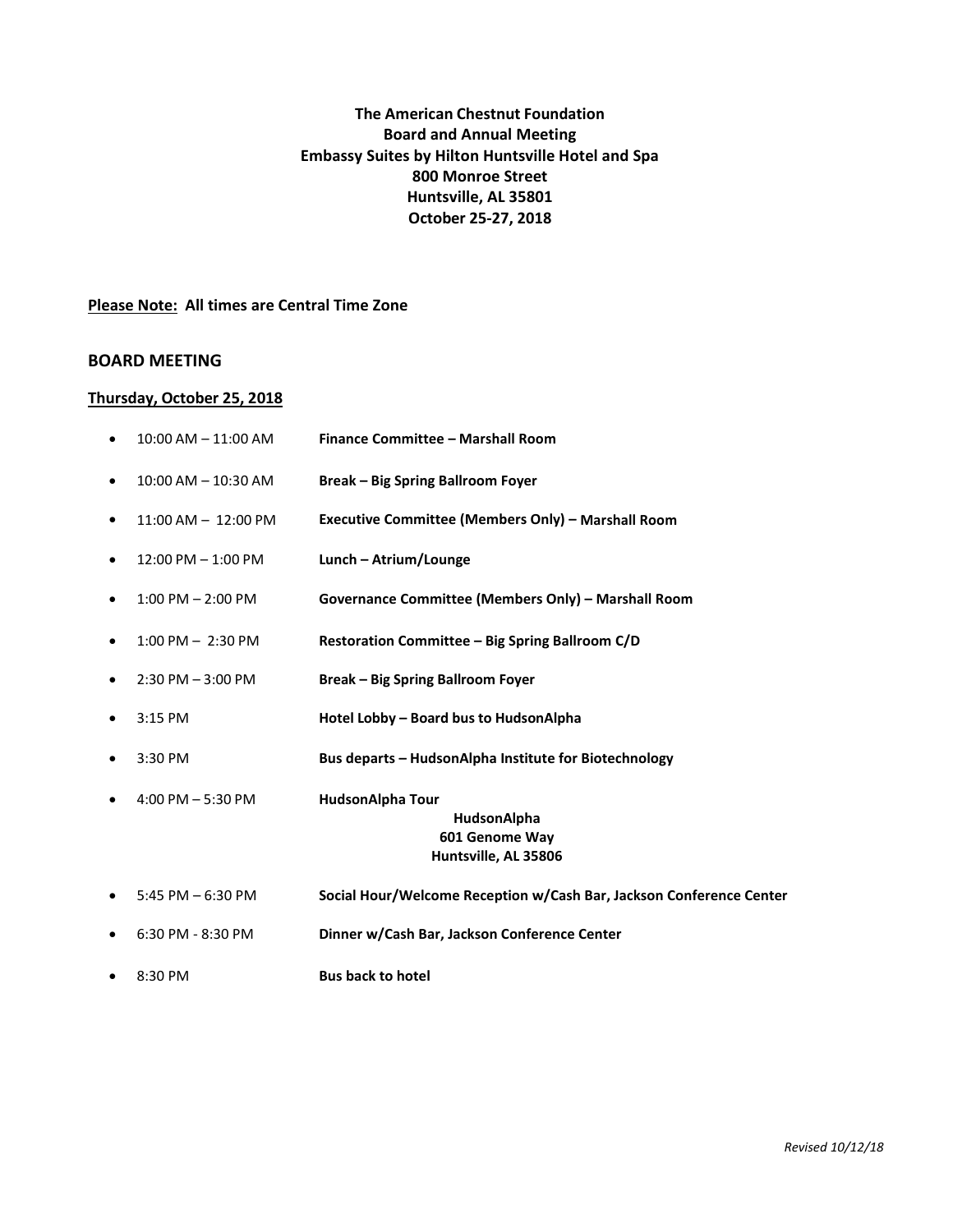#### **BOARD MEETING**

#### **Friday, October 26, 2018**

- 6:00 AM 8:30 AM **Breakfast - Atrium/Lounge**
- 8:30 AM 10:15 AM **Science and Technology – Big Spring Ballroom A/B**
- 10:00 AM 10:30 AM **Break – Big Spring Ballroom Foyer**
- 10:30 AM 11:30 AM **Education Sub-Committee – Big Spring Ballroom C/D**
- 11:30 AM 12:30 PM **Promotion and Outreach – Big Spring Ballroom C/D**
- 12:30 PM 1:30 PM **Lunch – Atrium/Lounge**
- 1:30 PM 2:45 PM **Chapter Committee – Big Spring Ballroom C/D**
- 2:45 PM 3:15 PM **Break – Big Spring Ballroom Foyer**
- 3:15 PM 4:45 PM **Board Meeting – Big Spring Ballroom C/D**

#### **END OF BOARD MEETING**

### **35TH ANNUAL MEETING FRIDAY NIGHT KICK-OFF**

 5:30 PM – 6:30 PM **Social Hour – Atrium/Lounge** 6:30 PM -- 9:30 PM **Volunteer Service Awards Dinner – Big Spring Ballroom B/C/D Keynote: Dr. Deborah Barnhart US Space and Rocket Center Topic:** *Inspiring the Mars Generation*